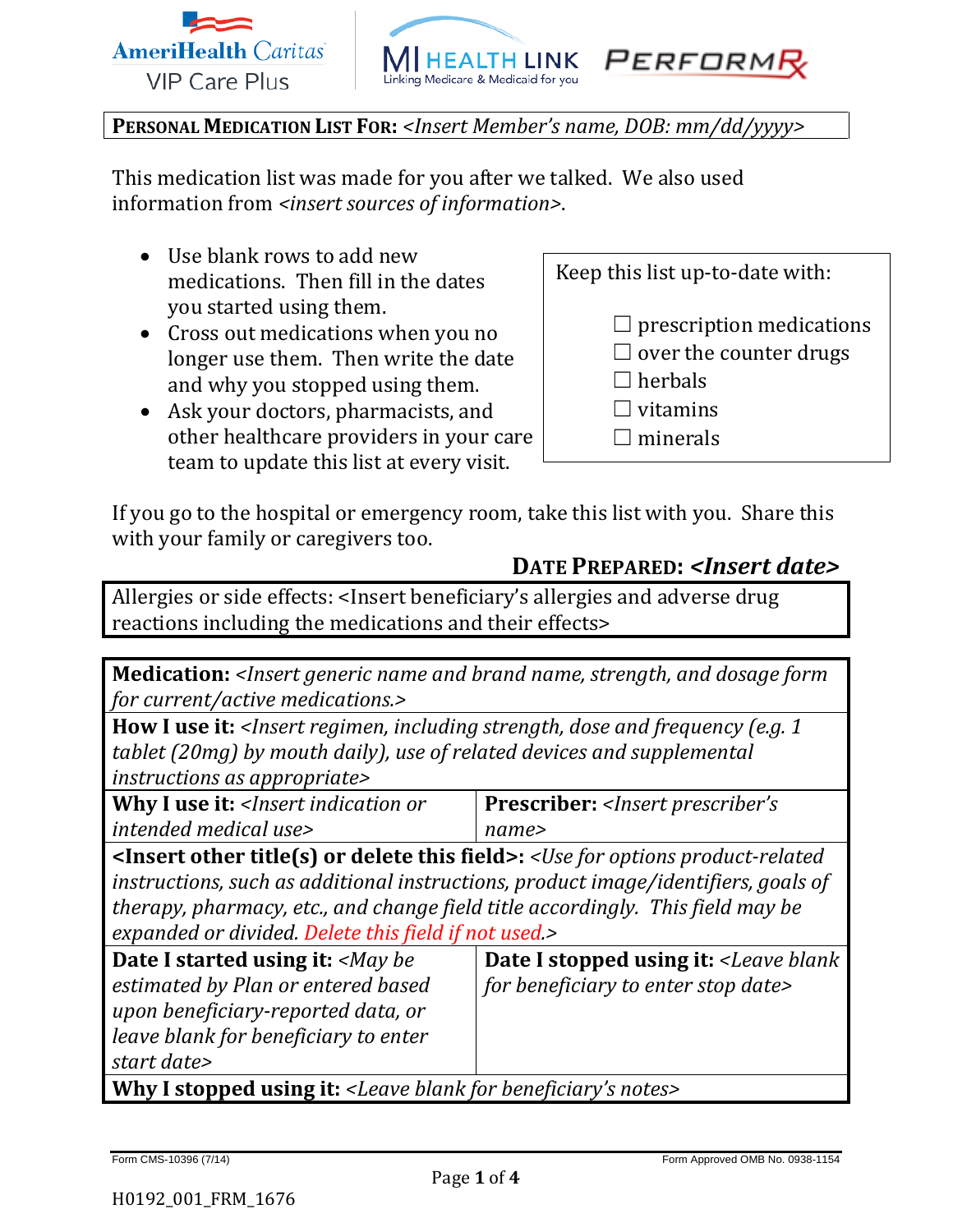**PERSONAL MEDICATION LIST FOR:** *<Insert Member's name, DOB: mm/dd/yyyy>* (Continued)

| <b>Medication:</b>                                                               |                          |  |  |
|----------------------------------------------------------------------------------|--------------------------|--|--|
| How I use it:                                                                    |                          |  |  |
| Why I use it:<br><b>Prescriber:</b>                                              |                          |  |  |
| $\vert$ <insert delete="" field="" or="" other="" this="" title(s)="">:</insert> |                          |  |  |
| Date I started using it:                                                         | Date I stopped using it: |  |  |
| Why I stopped using it:                                                          |                          |  |  |

| <b>Medication:</b>                                 |                          |  |  |
|----------------------------------------------------|--------------------------|--|--|
| How I use it:                                      |                          |  |  |
| Why I use it:                                      | <b>Prescriber:</b>       |  |  |
| $\le$ Insert other title(s) or delete this field>: |                          |  |  |
| Date I started using it:                           | Date I stopped using it: |  |  |
| Why I stopped using it:                            |                          |  |  |

| <b>Medication:</b>                                  |                          |  |  |
|-----------------------------------------------------|--------------------------|--|--|
| How I use it:                                       |                          |  |  |
| Why I use it:<br><b>Prescriber:</b>                 |                          |  |  |
| $\sim$ Insert other title(s) or delete this field>: |                          |  |  |
| Date I started using it:                            | Date I stopped using it: |  |  |
| Why I stopped using it:                             |                          |  |  |

| <b>Medication:</b>                                 |                          |  |  |
|----------------------------------------------------|--------------------------|--|--|
| How I use it:                                      |                          |  |  |
| Why I use it:                                      | <b>Prescriber:</b>       |  |  |
| $\le$ Insert other title(s) or delete this field>: |                          |  |  |
| Date I started using it:                           | Date I stopped using it: |  |  |
| Why I stopped using it:                            |                          |  |  |

| <b>Medication:</b>                                 |                          |  |  |
|----------------------------------------------------|--------------------------|--|--|
| How I use it:                                      |                          |  |  |
| Why I use it:<br><b>Prescriber:</b>                |                          |  |  |
| $\le$ Insert other title(s) or delete this field>: |                          |  |  |
| Date I started using it:                           | Date I stopped using it: |  |  |
| Why I stopped using it:                            |                          |  |  |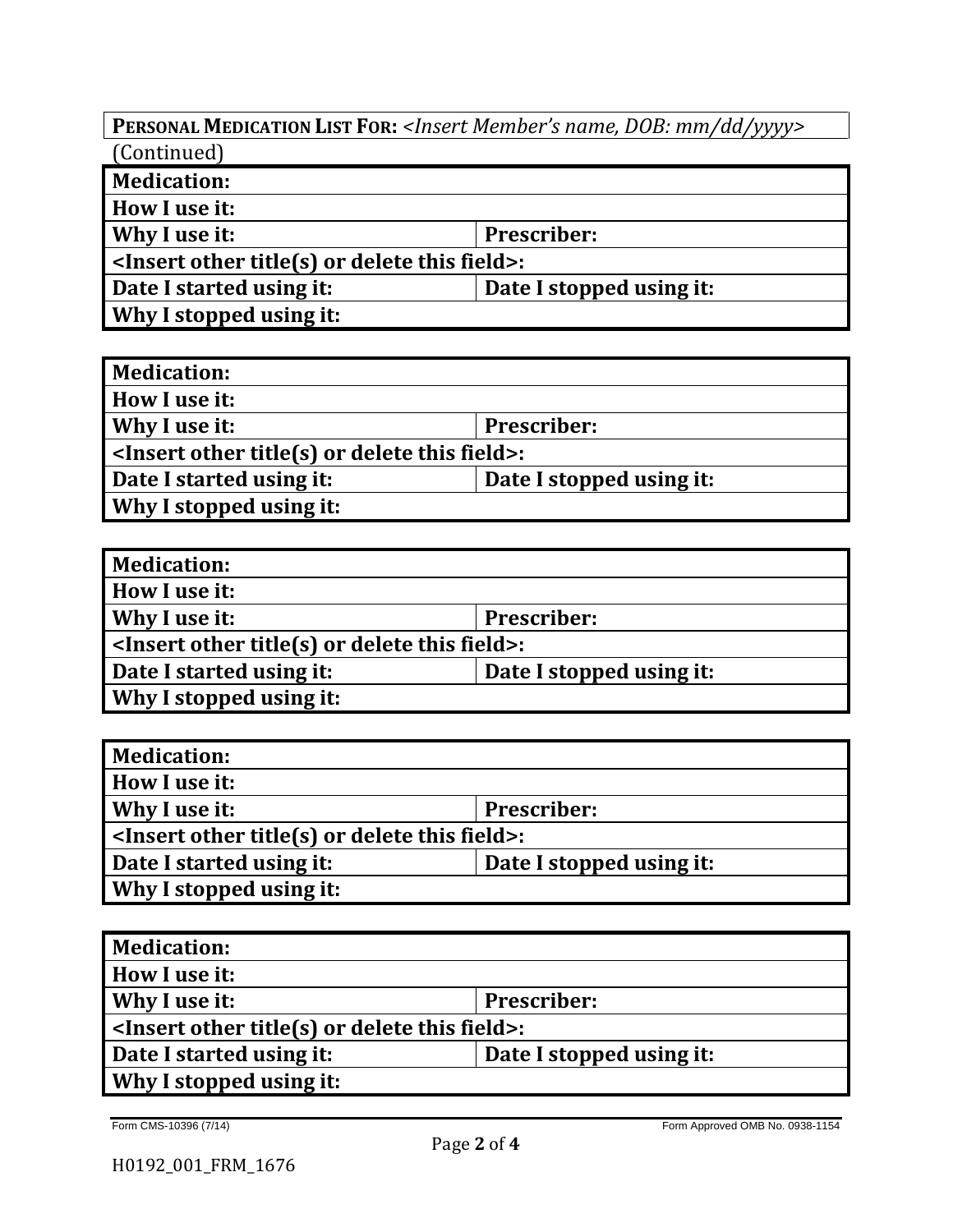**PERSONAL MEDICATION LIST FOR:** *<Insert Member's name, DOB: mm/dd/yyyy>* (Continued)

| <b>Medication:</b>                                  |                          |  |  |
|-----------------------------------------------------|--------------------------|--|--|
| How I use it:                                       |                          |  |  |
| Why I use it:<br><b>Prescriber:</b>                 |                          |  |  |
| $\sim$ Insert other title(s) or delete this field>: |                          |  |  |
| Date I started using it:                            | Date I stopped using it: |  |  |
| Why I stopped using it:                             |                          |  |  |

| <b>Medication:</b>                                 |                          |  |  |
|----------------------------------------------------|--------------------------|--|--|
| How I use it:                                      |                          |  |  |
| Why I use it:<br><b>Prescriber:</b>                |                          |  |  |
| $\le$ Insert other title(s) or delete this field>: |                          |  |  |
| Date I started using it:                           | Date I stopped using it: |  |  |
| Why I stopped using it:                            |                          |  |  |

| <b>Medication:</b>                                 |                          |  |  |
|----------------------------------------------------|--------------------------|--|--|
| How I use it:                                      |                          |  |  |
| Why I use it:<br><b>Prescriber:</b>                |                          |  |  |
| $\le$ Insert other title(s) or delete this field>: |                          |  |  |
| Date I started using it:                           | Date I stopped using it: |  |  |
| Why I stopped using it:                            |                          |  |  |

| <b>Medication:</b>                                 |                          |  |  |
|----------------------------------------------------|--------------------------|--|--|
| How I use it:                                      |                          |  |  |
| Why I use it:                                      | <b>Prescriber:</b>       |  |  |
| $\le$ Insert other title(s) or delete this field>: |                          |  |  |
| Date I started using it:                           | Date I stopped using it: |  |  |
| Why I stopped using it:                            |                          |  |  |

| <b>Other Information:</b> |  |  |  |
|---------------------------|--|--|--|
|                           |  |  |  |
|                           |  |  |  |
|                           |  |  |  |